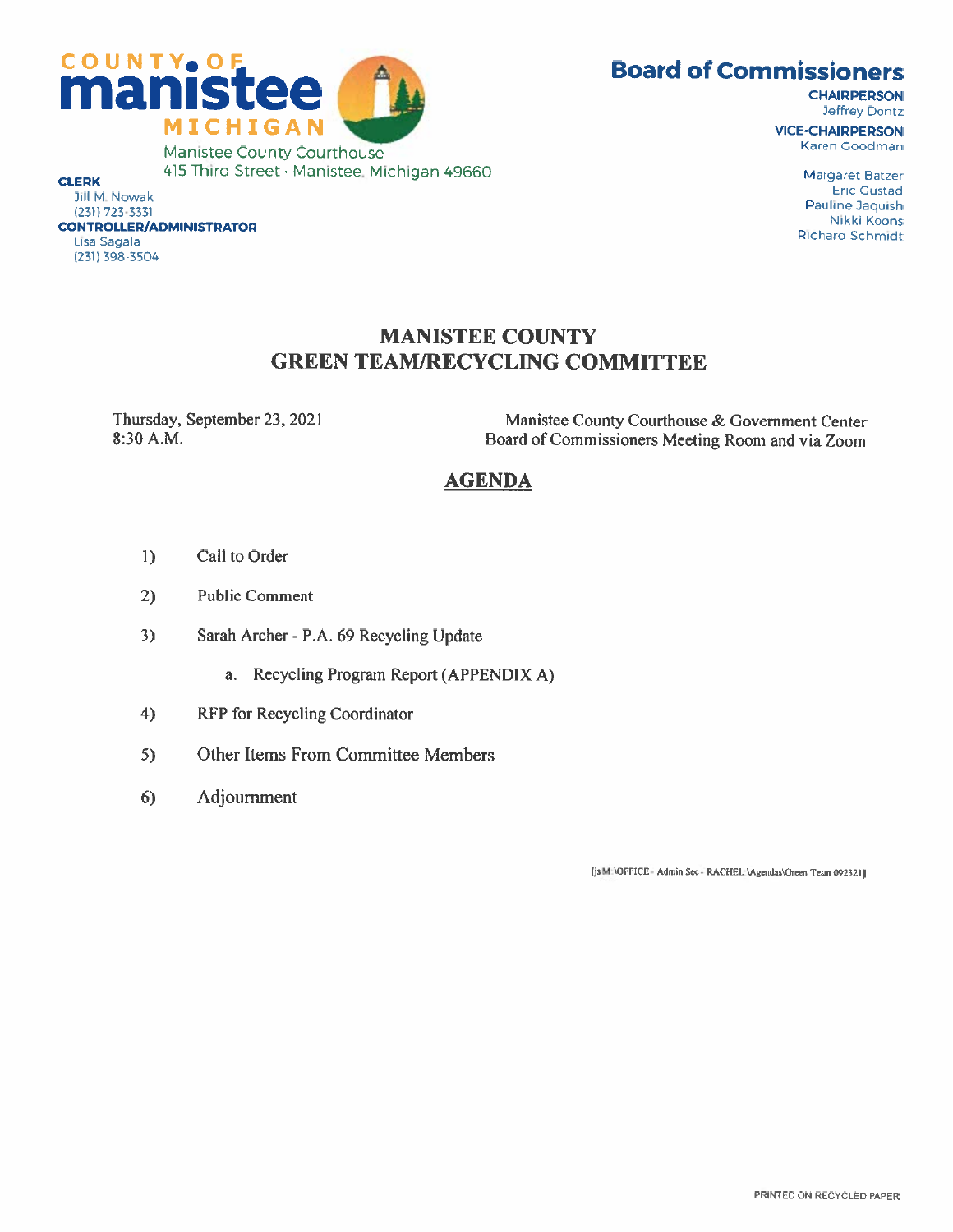## Manistee County Green Team Recycling Program Report — September 21, 2021 Sarah Archer, Iris Waste Diversion Specialists, Inc.

#### **Meeting Attendance**

- Green Team August 26, 2021 virtual
- Onekama Township Board September 8, 2021
- Dickson Township Board September 8,2021
- Cleon Township Board September 8, 2021
- Arcadia Township Board September 9, 2021
- Springdale Township Board September 13, 2021
- Marilla Township Board September 14, 2021
- Regional Summit September 16, 202 <sup>I</sup>
- Maple Grove Township September 20, 2021

#### Current Volume Report

|                                                                                    |                                                                                                                                                                                                                                                                                                                                                                                                                    |              |        |                                                                                                                                            |        |                      | <b>APPENDIX,</b> |
|------------------------------------------------------------------------------------|--------------------------------------------------------------------------------------------------------------------------------------------------------------------------------------------------------------------------------------------------------------------------------------------------------------------------------------------------------------------------------------------------------------------|--------------|--------|--------------------------------------------------------------------------------------------------------------------------------------------|--------|----------------------|------------------|
|                                                                                    |                                                                                                                                                                                                                                                                                                                                                                                                                    |              |        | <b>Manistee County Green Team</b><br>Recycling Program Report - September 21, 2021<br>Sarah Archer, Iris Waste Diversion Specialists, Inc. |        |                      |                  |
|                                                                                    |                                                                                                                                                                                                                                                                                                                                                                                                                    |              |        | The following is a summary of Recycling Program activity since August 24, 2021.                                                            |        |                      |                  |
| <b>Meeting Attendance</b><br>۰<br>۰<br>۰<br>۰<br>۰<br><b>Current Volume Report</b> | Green Team - August 26, 2021 - virtual<br>Onekama Township Board - September 8, 2021<br>Dickson Township Board - September 8, 2021<br>Cleon Township Board - September 8, 2021<br>Arcadia Township Board - September 9, 2021<br>Springdale Township Board - September 13, 2021<br>Marilla Township Board - September 14, 2021<br>Regional Summit - September 16, 2021<br>Maple Grove Township - September 20, 2021 |              |        | Total weight (pounds) of materials collected from 7 PA69 Recycling Program drop-off sites.                                                 |        |                      |                  |
| January                                                                            | 41,876                                                                                                                                                                                                                                                                                                                                                                                                             | <b>April</b> | 17,236 | July                                                                                                                                       | 51,706 | October              |                  |
| February                                                                           | 26,602                                                                                                                                                                                                                                                                                                                                                                                                             | May          | 35,030 | August                                                                                                                                     | 60,172 | November             |                  |
| March                                                                              | 39,720                                                                                                                                                                                                                                                                                                                                                                                                             | lune         | 34,391 | September                                                                                                                                  |        | <b>December</b>      |                  |
|                                                                                    |                                                                                                                                                                                                                                                                                                                                                                                                                    |              |        |                                                                                                                                            |        | <b>Total To-Date</b> | 306,733          |

• There was a 29% increase in volume for August 2021 compared to August 2020.

• Total program costs through August are \$8,827.73 higher than this time in 2020. \*

\*Collection costs are higher to-date due to six occurrences of oil contaminated loads that required landfill disposal, equipment cleanup costs, and extra trips to complete the collection route at a cost to-date of \$4,850.00. One day per week of additional service is provided to the Onekama site during peak months, Memorial Day through Labor Day at an extra charge which is reflected in the higher costs through August.

#### Education

- Monthly e-newsletter sent.
- Waste Advisor online search tool promotional flyer distributed at Regional Summit

#### **Grant Projects**

- EGLE SCRAP TIRE GRANT
	- o Upcoming events Saturday, September 25, 2021 10:00 am. 2:00 p.m. Bay Area Recycling for Charities, Kaleva.
- **EGLE RECYCLING INFRASTRUCTURE GRANT** 
	- o Awaiting award notification for application submitted on August 18, 2021, for funding to make site improvements to Onekama recycling site relocation.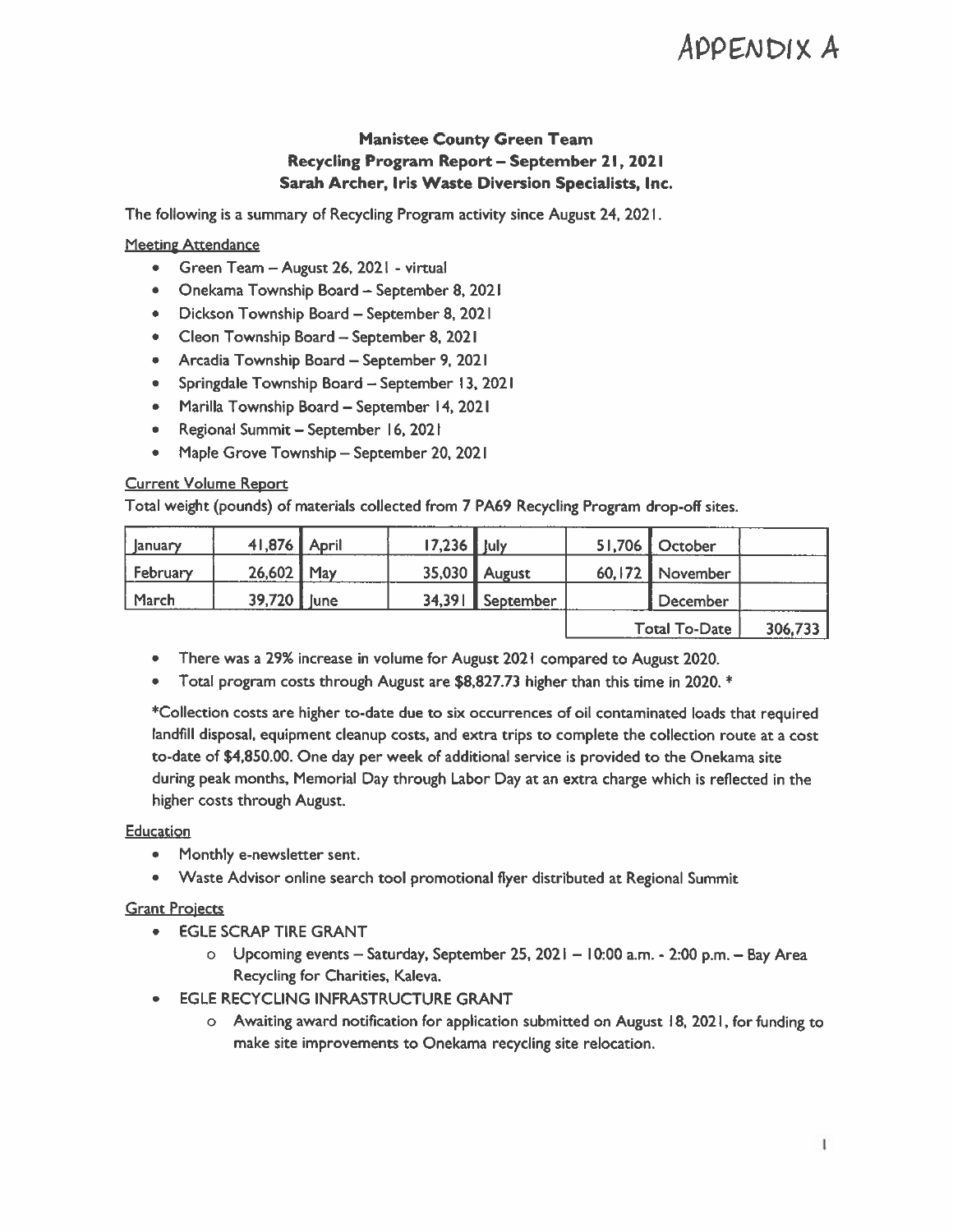### **Operations**

- Archer provided an update on the status of the relocation of the recycling site to the Onekama Township Board on September 8 and the availability of the property on 8 Mile Road for use as <sup>a</sup> recycling drop-off site. A discussion about the recycling site and the 8 Mile Road property was tabled until the October <sup>13</sup> Board meeting.
- Two incidents of oil contamination were reported in September by Area <sup>31</sup> Recycling at Brown Township and Springdale Township.
- September <sup>3</sup> is last extra collection service day for Onekama Township recycling site

## **Other**

- 2022 PA69 Recycling Program Interlocal Agreement
	- o Archer has attended all but one Township Board meeting to renew the PA69 Recycling program Interlocal agreements for calendar year 2022. Signed Interlocal Agreements have been received by Arcadia, Cleon, Dickson, Maple Grove, Manila, Onekama, and Springdale Townships. Archer will attend the Brown Township Board meeting on October <sup>13</sup> to request a renewal. Springdale Township renewed their participation but has requested removal of the recycling bin from the Township Hall at the end of the year.
- Business Sponsorships
	- o \$250 Go Green Sponsorships received from renewing sponsors:
		- Tosebo Clubhouse
		- **Iron Fish Distillery**
	- o Business sponsors can recycle at any of the PA69 Recycling sites
	- o Business is recognized in the message kiosks at the sites, in the Recycling e-newsletter, and on the Recycling web page
- Manistee County Recycles logo
	- o A recycling logo was designed with the previous County logo theme. Can a recycling logo be designed using new County logo? Michigan Recycling Coalition Conference
- - o October 28 & 29, 2021
	- o DoubleTree Conference Center Bay City
	- o Learn more at www.michiganrecycles.org



4-2-